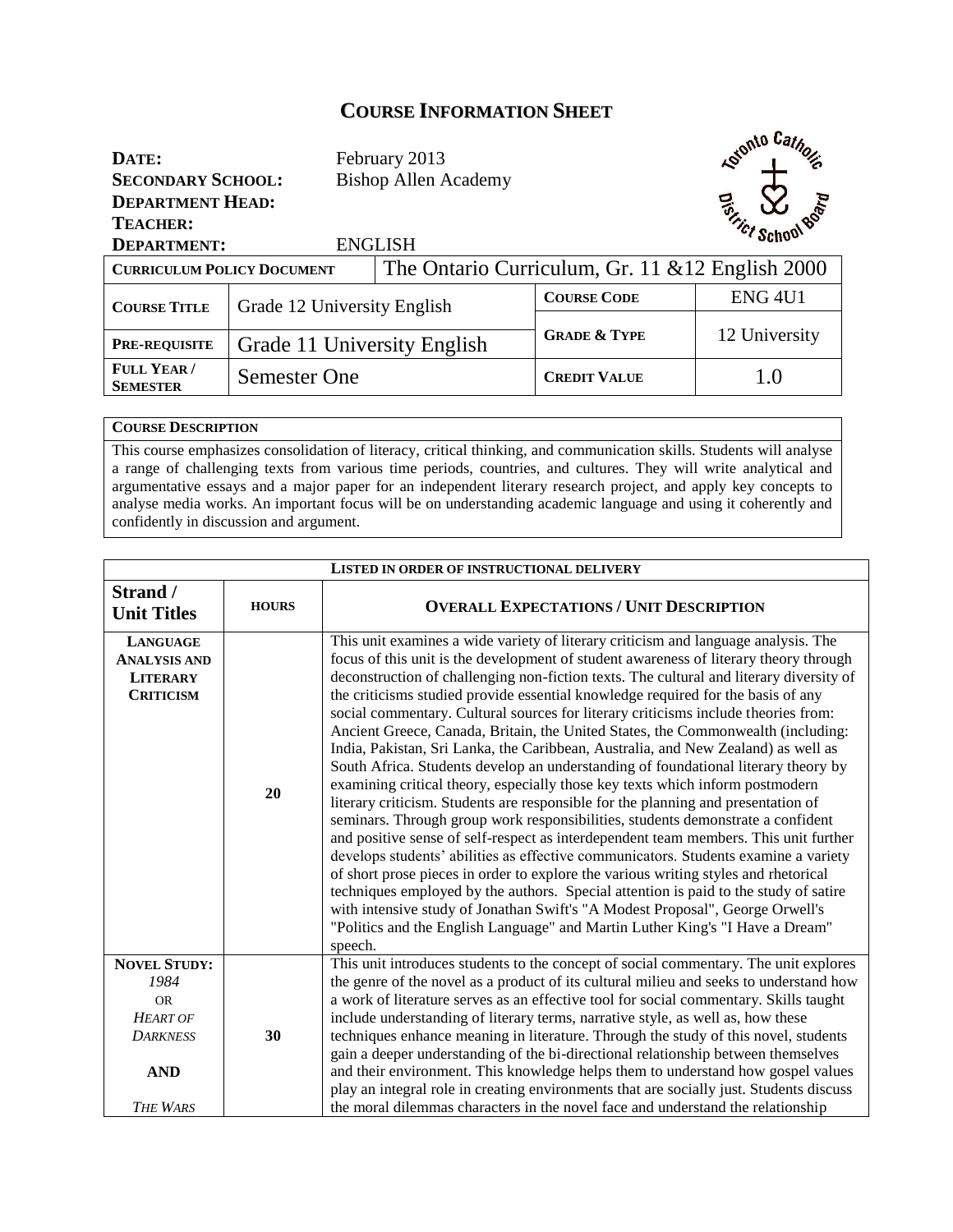| <b>OR</b>          |    | between the character's decisions and the dignity of the individual. Students            |
|--------------------|----|------------------------------------------------------------------------------------------|
|                    |    | understand the relationship between social commentary and social change. They            |
| HANDMAID'S         |    | understand that, as fully committed Christians, they are obligated to answer the call    |
|                    |    |                                                                                          |
| <b>TALE</b>        |    | and live the gospel by working for social change. Novels for this unit should be         |
|                    |    | chosen for their potential to challenge students preparing for university and for their  |
|                    |    | potential to make social commentary. As a first step in preparation of the               |
|                    |    |                                                                                          |
|                    |    | Independent Study, students select a play and novel to read independently. Students      |
|                    |    | learn to make connections between the genres of plays, short stories, and poetry;        |
|                    |    | students write a summative test and a comparative essay. Students prepare seminars       |
|                    |    | on either Joseph Conrad's Heart of Darkness or George Orwell's 1984. In this unit,       |
|                    |    |                                                                                          |
|                    |    | students explore the concerns of modern writers and examine Conrad's or Orwell's         |
|                    |    | use of language and the psychological journey of the characters.                         |
|                    |    | In the novel study unit, students also examine one of four core novels. In this unit,    |
|                    |    | students also have the opportunity to work collaboratively with special focus on         |
|                    |    | specific sections of the novel to explore topics such as narrative technique, character  |
|                    |    |                                                                                          |
|                    |    | and plot development, patterns of symbols, imagery, etc.                                 |
| <b>POETRY</b>      |    | Building on the students' knowledge of the modern literature, the poetry unit offers     |
| <b>AND MODERN</b>  |    | an opportunity for students to examine the poetry of some of the modern era's most       |
| <b>DRAMA</b>       |    | influential poets such as T.S Eliot, G. M Hopkins, W.B Yeats and Dylan Thomas.           |
|                    |    |                                                                                          |
|                    |    |                                                                                          |
|                    |    | In this unit, students apply their knowledge of literary genres and theories to the      |
|                    | 25 | study of a modern play. Students engage in research to explore the way history           |
|                    |    | shapes our literature and reinforce their understanding through classroom                |
|                    |    | discussions. Students consider how playwrights can make social commentary                |
|                    |    | through dialogue and staging. Students also consider how social commentary is a          |
|                    |    | reflection of social justice as defined by Catholic Graduate Expectations. In their      |
|                    |    |                                                                                          |
|                    |    | study of Equus, students appraise Peter Shaffer's presentation of a troubled young       |
|                    |    | man and debate the possible influences on his psychological development.                 |
| <b>ELIZABETHAN</b> |    | This unit provides the opportunity for students to extend their facility with literary   |
| <b>DRAMA: KING</b> |    | analysis. Students read and critically analyse King Lear. Students explore the           |
| <b>LEAR</b>        |    | concept of archetype and its relationship to Christian imagery and Classical allusion.   |
|                    |    | Students enhance their understanding of the phonological and semantic aspects of         |
|                    |    |                                                                                          |
|                    |    | language through the study of allusion, imagery, and metaphor in Elizabethan             |
|                    | 25 | Drama. At the same time, students engage in an examination of a wide variety of          |
|                    |    | literary devices. Students plan oral presentations, role-play, conduct research, and     |
|                    |    | write an essay. All activities in this unit relate to the same Shakespearean play.       |
|                    |    | Throughout this unit, students consider whether the decisions made by the fictional      |
|                    |    |                                                                                          |
|                    |    | characters of the Elizabethan stage reflect Catholic values and beliefs in the world of  |
|                    |    | the twenty-first century. The teacher should take advantage of naturally occurring       |
|                    |    | opportunities to explore the theme of social commentary.                                 |
| <b>INDEPENDENT</b> |    | This unit is ongoing throughout the entire course and it is meant to supplement the      |
| <b>STUDY UNIT</b>  |    | other units of study. The students choose a novel or a play containing a similar         |
|                    |    | theme that they wish to investigate for their Independent Study. Students utilize the    |
|                    |    |                                                                                          |
|                    |    | skills they have developed to discern connections between diverse literary works.        |
|                    |    | Through the analysis of social commentary, comparative skills are modelled in the        |
|                    |    | previous units. The students are given class time to work in the library/resource        |
|                    |    | centre to gather sources and information on their author, as well as, literary/stylistic |
|                    | 10 | devices used in their literary works. Students regularly conference with the teacher     |
|                    |    |                                                                                          |
|                    |    | to monitor progress. Students submit a comparative literary essay with a works-cited     |
|                    |    | page listing the secondary sources they used. They also present a 15 to 20-minute        |
|                    |    | seminar based on their Independent Study, using at least one audio and/or visual         |
|                    |    | medium. This unit fosters effective communication, as well as time and resource          |
|                    |    | management skills. The summative evaluation of this unit together with the final         |
|                    |    | exam comprise 30% of this course.                                                        |
|                    |    |                                                                                          |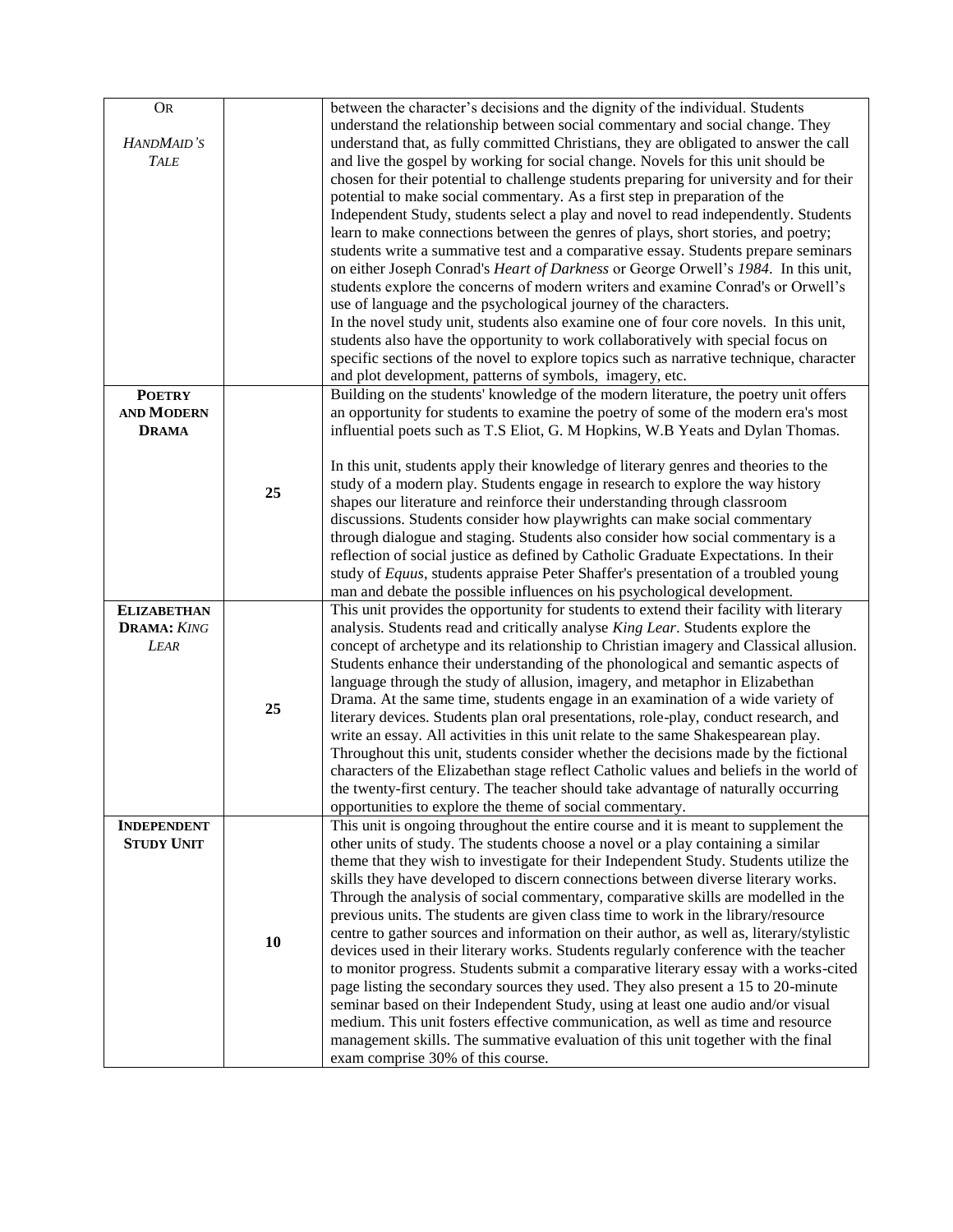| <b>STUDENT EVALUATION CRITERIA</b>                |                |                                      |                                                      |                                 |
|---------------------------------------------------|----------------|--------------------------------------|------------------------------------------------------|---------------------------------|
| $TERM - 70%$                                      | $FINAL - 30\%$ |                                      | <b>FINAL REPORT CARD GRADE</b><br>CALCULATION - 100% |                                 |
| $10 \leq$ RELATIVE EMPHASIS / WEIGHTING $\leq 40$ |                | <b>RELATIVE EMPHASIS / WEIGHTING</b> |                                                      |                                 |
| <b>KNOWLEDGE/UNDERSTANDING</b>                    | 15             | ISP                                  | 10                                                   |                                 |
| <b>INQUIRY/THINKING</b>                           | 25             | <b>FINAL EXAM</b>                    | 20                                                   | <b>TERM TOTAL + FINAL TOTAL</b> |
| <b>COMMUNICATION</b>                              | 15             |                                      |                                                      | $=$ REPORT CARD MARK            |
| <b>APPLICATION</b>                                | 15             |                                      |                                                      |                                 |
| <b>TERM TOTAL</b>                                 | 70             | <b>FINAL TOTAL</b>                   | 30                                                   |                                 |

| <b>ASSESSMENT FORMAT USED</b> |                         |                        |  |  |
|-------------------------------|-------------------------|------------------------|--|--|
| <b>WRITTEN</b>                | <b>PERFORMANCE</b>      | <b>OTHER</b>           |  |  |
| Prose Analysis                | <b>Group Seminars</b>   | <b>Unit Tests</b>      |  |  |
| In-class Essay                | <b>Literary Circles</b> | <b>Reading Quizzes</b> |  |  |
| <b>Comparative Essay</b>      |                         |                        |  |  |
| Poetry Analysis               |                         |                        |  |  |
| <b>Annotated Bibliography</b> |                         |                        |  |  |
| <b>Reflection Papers</b>      |                         |                        |  |  |
|                               |                         |                        |  |  |